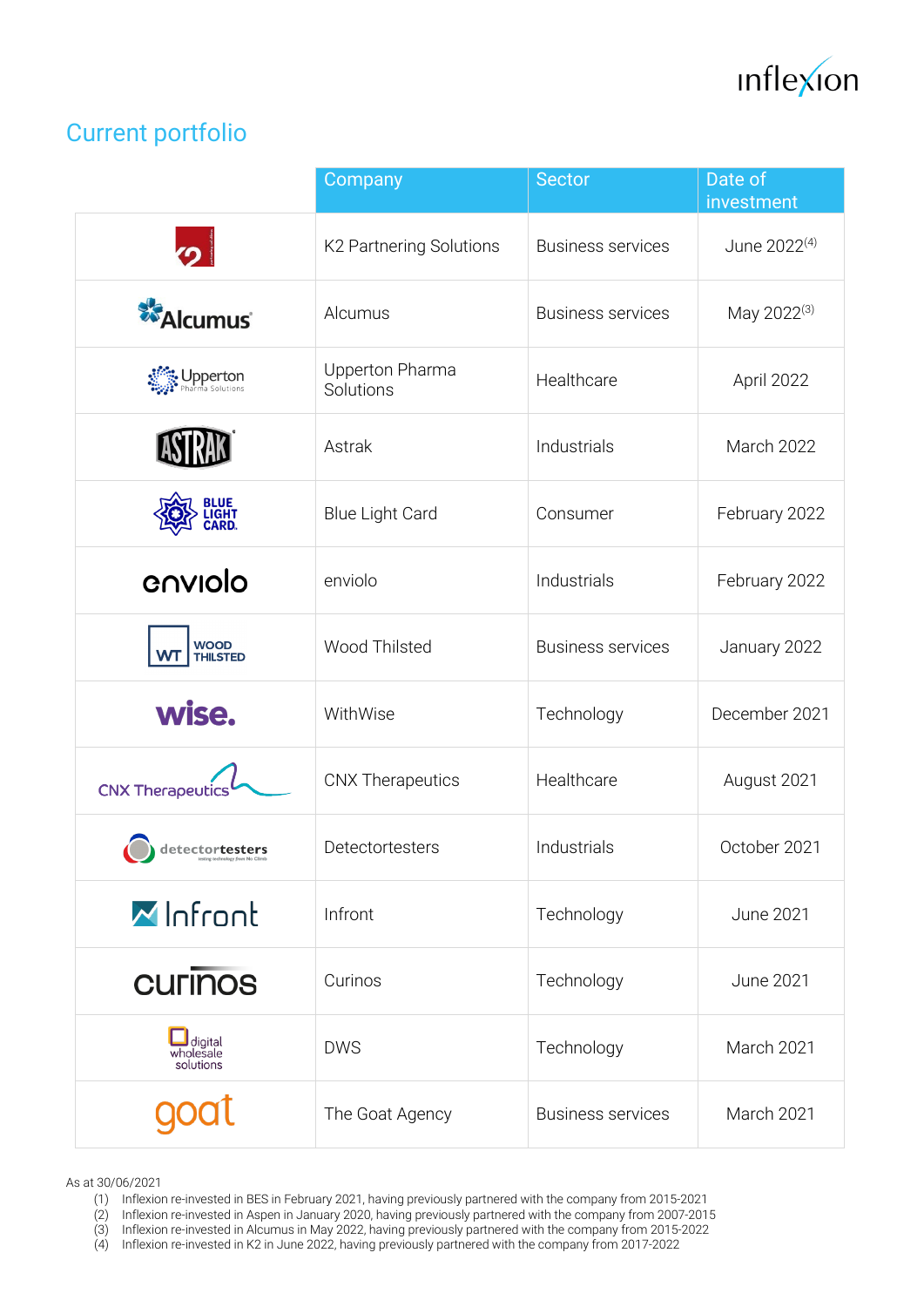

|                                                                                                                | Company                                   | <b>Sector</b>             | Date of<br>investment        |
|----------------------------------------------------------------------------------------------------------------|-------------------------------------------|---------------------------|------------------------------|
| Ocmspi                                                                                                         | <b>CMS Payments</b><br>Intelligence       | <b>Business services</b>  | March 2021                   |
| <b>SYSTAL</b>                                                                                                  | Systal Technology<br>Solutions            | Technology                | March 2021                   |
|                                                                                                                | DR&P Group                                | <b>Financial services</b> | March 2021                   |
| Medik <sub>8</sub>                                                                                             | Medik8                                    | Consumer                  | February 2021                |
| BRITISH<br>ENGINEERING                                                                                         | <b>British Engineering</b><br>Services    | <b>Business services</b>  | February 2021 <sup>(1)</sup> |
| Phenna Group                                                                                                   | Phenna Group                              | <b>Business services</b>  | February 2021                |
| <b>SPARTA</b><br>GLOBAL                                                                                        | Sparta Global                             | <b>Business services</b>  | October 2020                 |
| <b>NUXADI</b>                                                                                                  | Auxadi                                    | <b>Business services</b>  | September 2020               |
| Rosemont                                                                                                       | Rosemont<br>Pharmaceuticals               | Healthcare                | <b>June 2020</b>             |
| on University of the University of the University of the University of the University of the University of the | Aspen Pumps                               | Industrials               | January 2020 <sup>(2)</sup>  |
| <b>Ridgewall</b>                                                                                               | Ridgewall                                 | Technology                | November 2019                |
| PHARMASPECTRA                                                                                                  | Pharmaspectra                             | Healthcare                | October 2019                 |
| O'Neill Patient                                                                                                | O'Neill Patient                           | <b>Business services</b>  | <b>July 2019</b>             |
| AUTOMOTIVE<br>TRANSFORMATION<br>GROUP<br>autofutura   GFORCES                                                  | Automotive<br><b>Transformation Group</b> | Technology                | April 2019                   |
| REATIVE<br>Ar park                                                                                             | Creative Car Park                         | <b>Business services</b>  | March 2019                   |

As at 30/06/2021

- (2) Inflexion re-invested in Aspen in January 2020, having previously partnered with the company from 2007-2015
- (3) Inflexion re-invested in Alcumus in May 2022, having previously partnered with the company from 2015-2022
- (4) Inflexion re-invested in K2 in June 2022, having previously partnered with the company from 2017-2022

<sup>(1)</sup> Inflexion re-invested in BES in February 2021, having previously partnered with the company from 2015-2021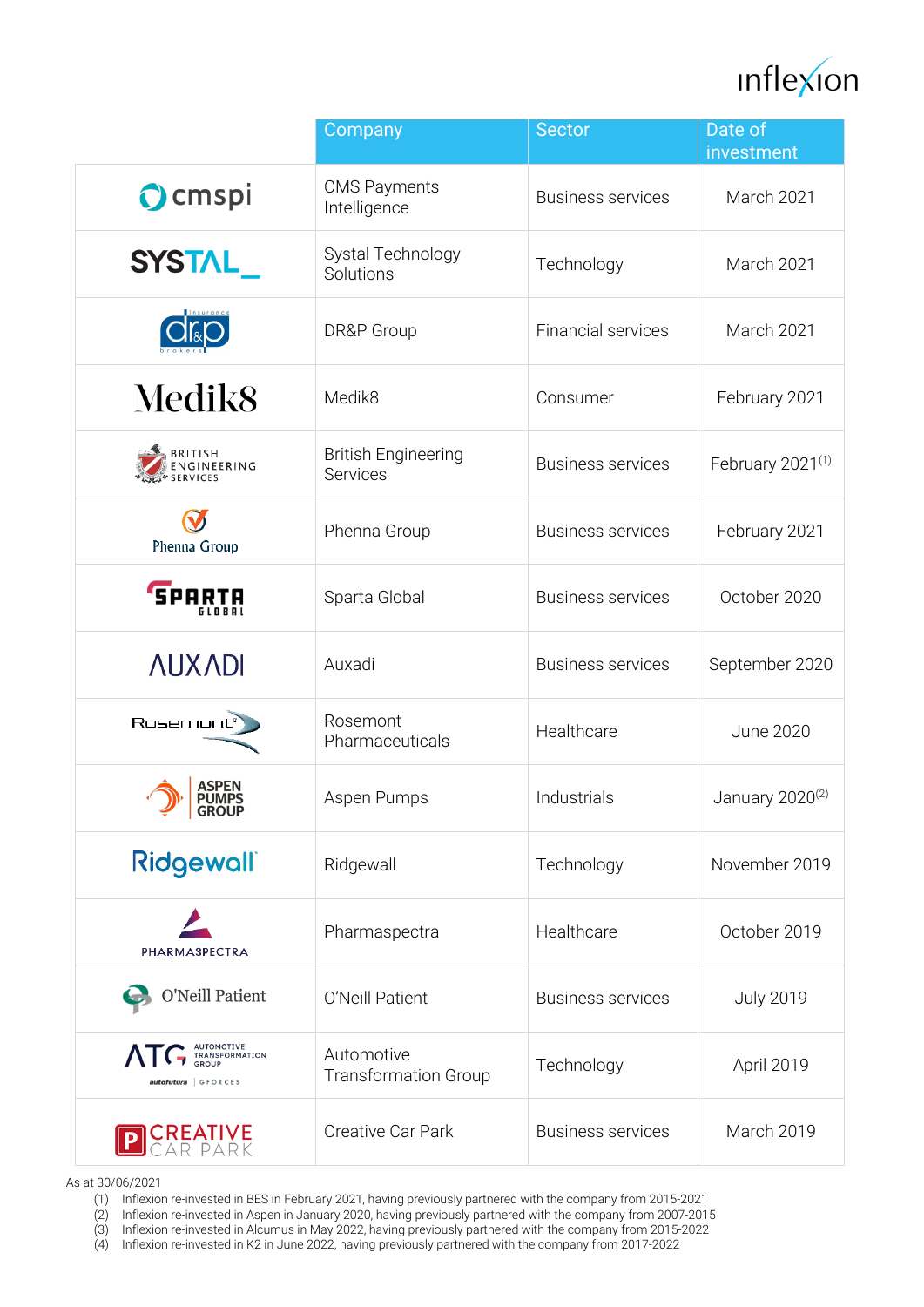

|                                 | Company                      | <b>Sector</b>             | Date of<br>investment |
|---------------------------------|------------------------------|---------------------------|-----------------------|
|                                 |                              |                           |                       |
| THE                             | Times Higher Education       | Education                 | February 2019         |
| <b>GRANITE</b><br>UNDERWRITING  | <b>Granite Underwriting</b>  | <b>Financial services</b> | December 2018         |
| ans                             | <b>ANS</b>                   | Technology                | December 2018         |
| EUROPEAN<br>LIFECARE GROUP      | European LifeCare            | Healthcare                | November 2018         |
|                                 | <b>PMC Treasury</b>          | Financial services        | October 2018          |
| <b>MOUNTAIN<br/>WAREHOUSE</b>   | Mountain Warehouse           | Consumer                  | <b>July 2018</b>      |
| itm                             | <b>ITM</b>                   | <b>Financial services</b> | May 2018              |
| <b>COMPARISON</b>               | Comparison<br>Technologies   | Technology                | April 2018            |
| <b>Chambers</b><br>AND PARTNERS | <b>Chambers and Partners</b> | <b>Business services</b>  | March 2018            |
| CALCO                           | Calco                        | <b>Business services</b>  | January 2018          |
| <b>Gradius</b>                  | Radius Payment<br>Solutions  | Technology                | January 2018          |
| <b>B</b> aelive                 | <b>Alston Elliot</b>         | Technology                | December 2017         |
| Lintbells                       | Lintbells                    | Healthcare                | December 2017         |
| THE <b>ATCORE</b> GROUP         | <b>ATCORE</b>                | Technology                | November 2017         |

As at 30/06/2021

(1) Inflexion re-invested in BES in February 2021, having previously partnered with the company from 2015-2021

(2) Inflexion re-invested in Aspen in January 2020, having previously partnered with the company from 2007-2015

(3) Inflexion re-invested in Alcumus in May 2022, having previously partnered with the company from 2015-2022

(4) Inflexion re-invested in K2 in June 2022, having previously partnered with the company from 2017-2022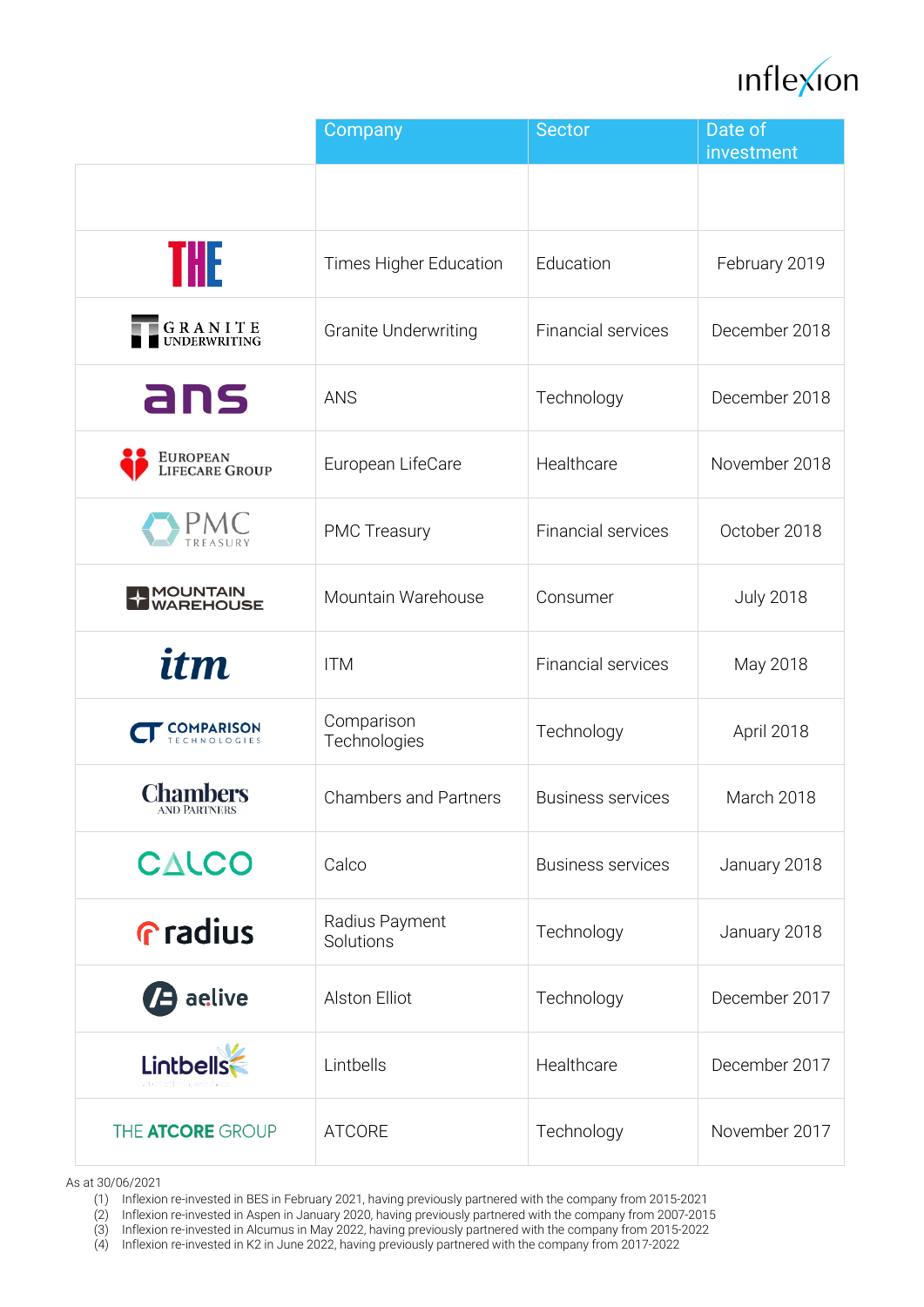

|                         | Company                | <b>Sector</b>            | Date of<br>investment |
|-------------------------|------------------------|--------------------------|-----------------------|
| flooid                  | Flooid                 | Technology               | November 2017         |
| <b>XTRAC</b>            | <b>Xtrac</b>           | Industrials              | October 2017          |
| PERIENCE                | Virgin Experience Days | Consumer                 | September 2017        |
| <b>MYPOLICY</b>         | MyPolicy               | Financial services       | January 2017          |
| Peach                   | Peach                  | Technology               | September 2016        |
| OCORIAN                 | Ocorian                | <b>Business services</b> | September 2016        |
| mobica                  | Mobica                 | Technology               | September 2015        |
| AVANTUS<br>aerospace    | Avantus                | Industrials              | May 2015              |
| Scott Dunn <sup>®</sup> | Scott Dunn             | Consumer                 | December 2014         |
|                         | PD&MS Energy           | <b>Business services</b> | <b>July 2014</b>      |

As at 30/06/2021

- (1) Inflexion re-invested in BES in February 2021, having previously partnered with the company from 2015-2021
- (2) Inflexion re-invested in Aspen in January 2020, having previously partnered with the company from 2007-2015
- (3) Inflexion re-invested in Alcumus in May 2022, having previously partnered with the company from 2015-2022
- (4) Inflexion re-invested in K2 in June 2022, having previously partnered with the company from 2017-2022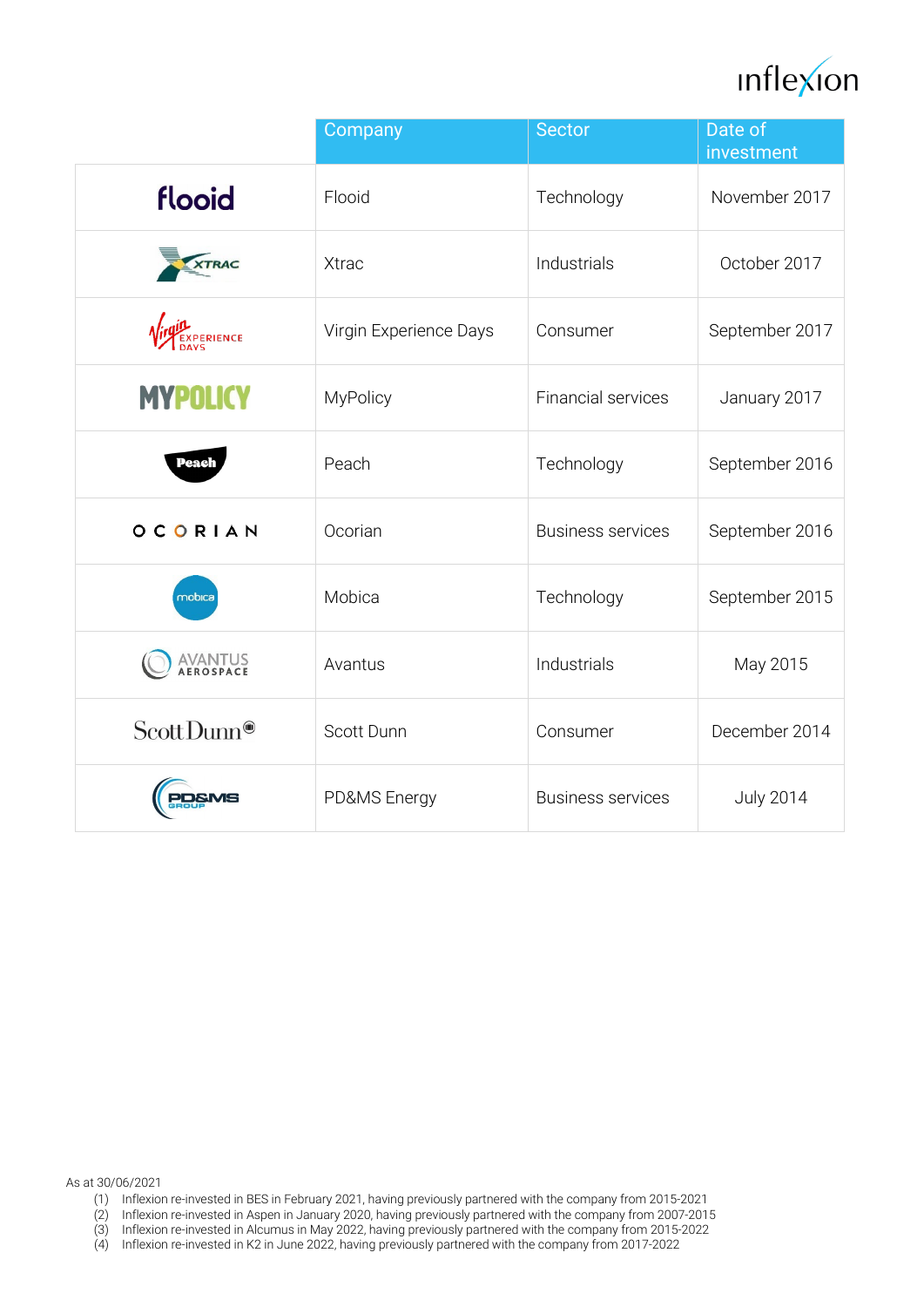

## Realised portfolio

|                                    | Company                                | <b>Sector</b>             | Date of exit             |
|------------------------------------|----------------------------------------|---------------------------|--------------------------|
| $\alpha$ Global Reach              | Global Reach Group                     | Financial services        | <b>June 2022</b>         |
| $\overline{O}$                     | K2 Partnering Solutions                | <b>Business services</b>  | June 2022 <sup>(4)</sup> |
| <b>GOALS</b>                       | <b>Goals Soccer Centres</b>            | Consumer                  | May 2022                 |
| mycomosi                           | MYCOM OSI                              | Technology                | May 2022                 |
| <b><i>i</i></b> Marley             | Marley                                 | Industrials               | April 2022               |
| <b>SUCCESSION</b><br>$-$ GROUP $-$ | Succession                             | <b>Financial services</b> | March 2022               |
| <b>Alcumus</b>                     | Alcumus                                | <b>Business services</b>  | March 2022(3)            |
| Halo                               | Halo Technology                        | Technology                | December 2021            |
| <b>MEDIVET</b>                     | Medivet                                | Healthcare                | September 2021           |
| <b>HUWS &amp; GRAY</b>             | Huws Gray                              | Industrials               | <b>June 2021</b>         |
|                                    | Reed & Mackay                          | <b>Business services</b>  | May 2021                 |
| kynetec                            | Kynetec                                | <b>Business services</b>  | March 2021               |
| BRITISH<br>ENGINEERING             | <b>British Engineering</b><br>Services | <b>Business services</b>  | February 2021            |
| bollingtonwilson                   | <b>Bollington Wilson</b>               | <b>Financial services</b> | January 2021             |
| CP                                 | Lane Clark & Peacock                   | <b>Business services</b>  | January 2021             |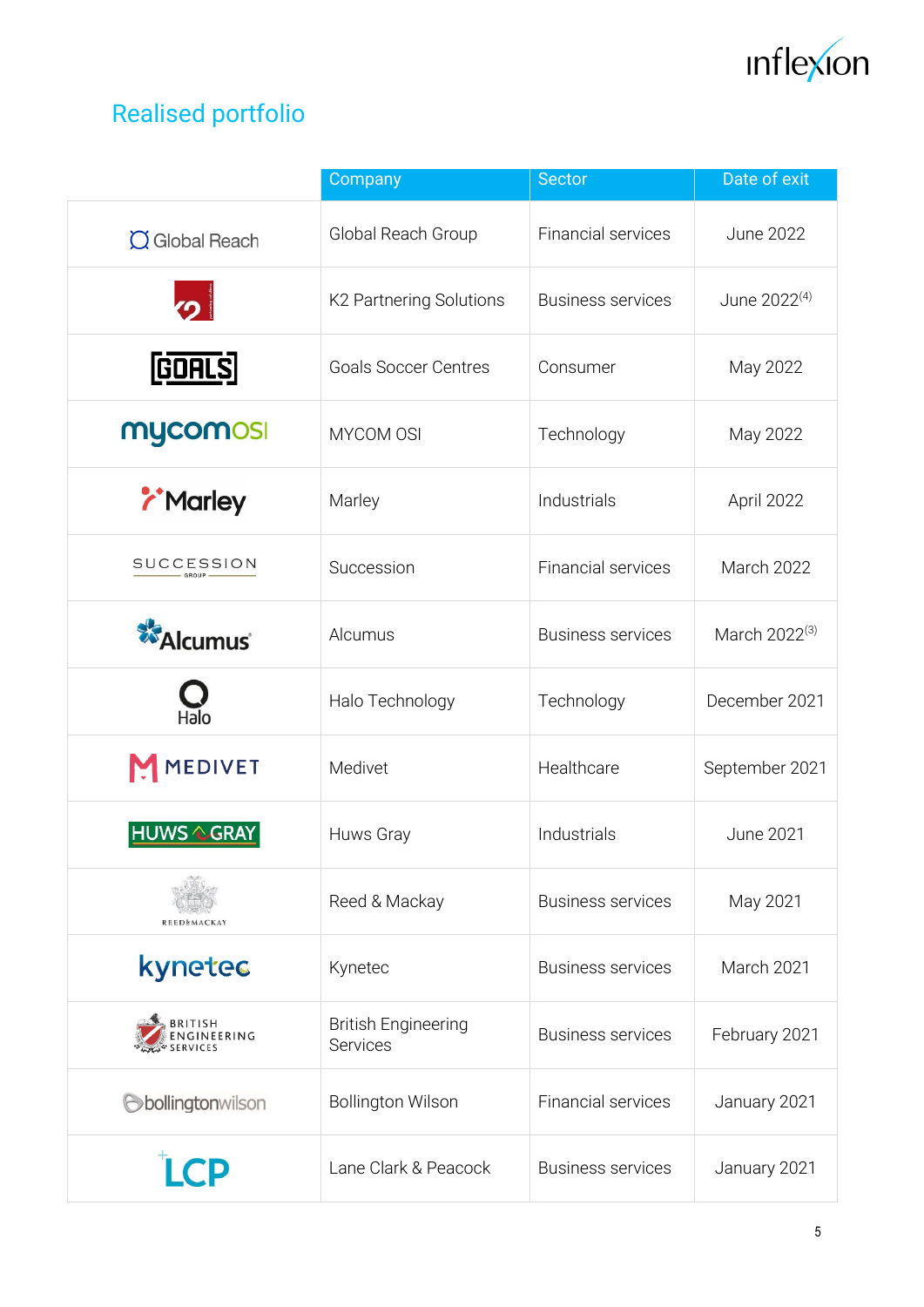

|                                | Company                 | <b>Sector</b>            | Date of exit     |
|--------------------------------|-------------------------|--------------------------|------------------|
| Sclide                         | Glide                   | Technology               | <b>June 2020</b> |
| cawood                         | Cawood                  | <b>Business services</b> | <b>July 2019</b> |
| <b>VIVONA</b><br><b>BRANDS</b> | Vivona                  | Consumer                 | May 2019         |
| CloserStill                    | CloserStill Media       | <b>Business services</b> | December 2018    |
| outdoorplus :::                | Outdoor Plus            | Technology               | September 2018   |
| ukpowerreserve                 | <b>UK Power Reserve</b> | Industrials              | May 2018         |
| Jack Wills                     | Jack Wills              | Consumer                 | October 2016     |
| electronics                    | <b>CP Electronics</b>   | Industrials              | May 2016         |
| dea                            | Ideal Shopping Direct   | Consumer                 | November 2015    |
| <b>Beach</b> Could             | On The Beach            | Consumer                 | September 2015   |
| <b>Rhead</b><br>Group          | Rhead                   | <b>Business services</b> | August 2015      |
| RewardGateway                  | Reward Gateway          | Technology               | <b>July 2015</b> |
|                                | <b>CTC Aviation</b>     | <b>Business services</b> | May 2015         |
|                                | Soil Machine Dynamics   | Industrials              | April 2015       |
| SANNE                          | Sanne                   | <b>Business services</b> | March 2015       |
| ASPEN<br>PUMP:                 | Aspen Pumps             | Industrials              | February 2015    |